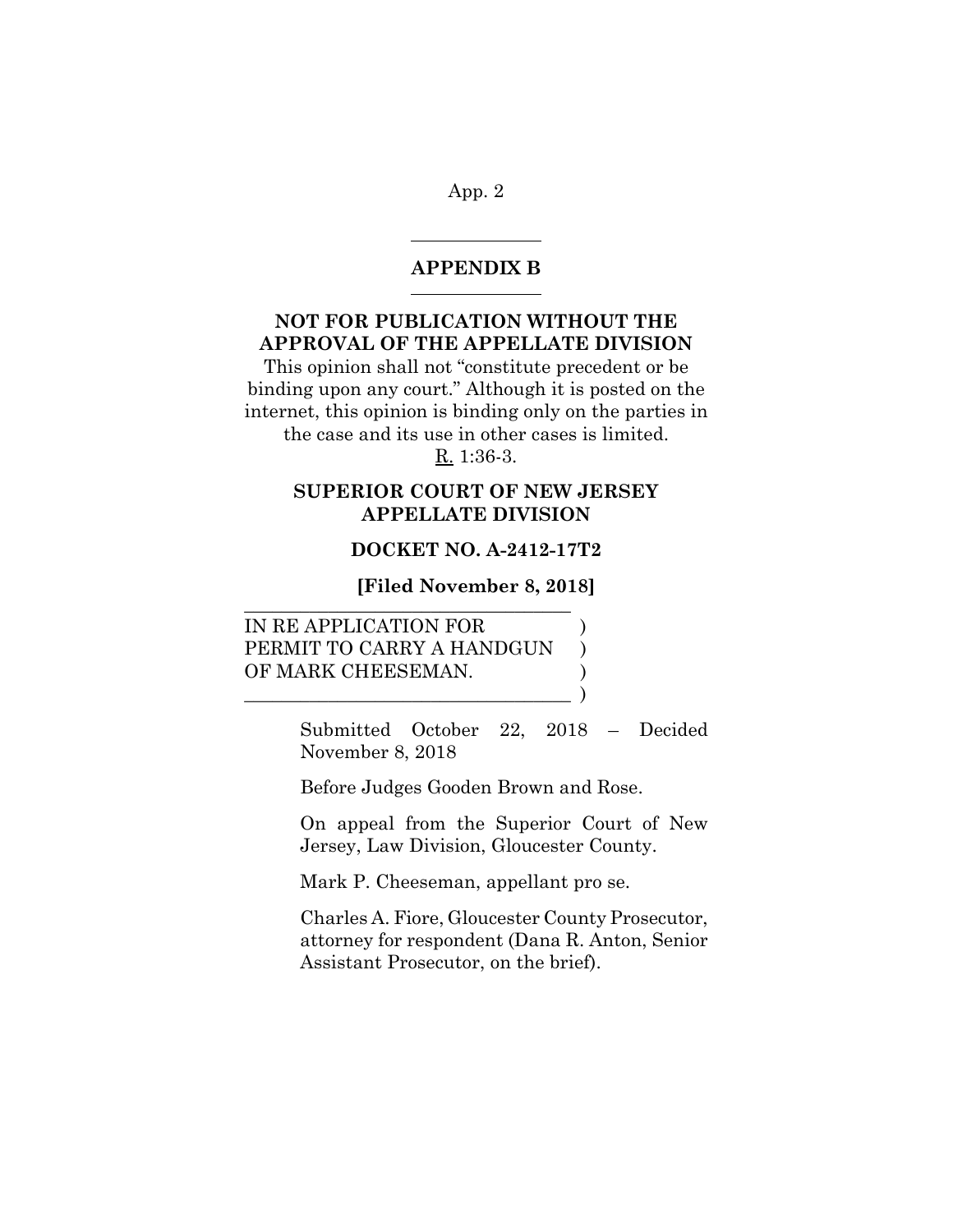### PER CURIAM

Applicant Mark Cheeseman appeals from the December 13, 2017 Law Division order denying his application for a permit to carry a firearm pursuant to N.J.S.A. 2C:58-4. We affirm.

Obtaining a permit to carry a firearm "is the most closely-regulated aspect of gun-control laws." In re Preis, 118 N.J. 564, 568 (1990). Pursuant to N.J.S.A. 2C:58-4, an applicant must first submit an application "to the chief police officer of the municipality in which the applicant resides, or to the superintendent," if there is no chief of police in the municipality. N.J.S.A. 2C:58-4(c). Under N.J.S.A. 2C:58-4(c):

No application shall be approved by the chief police officer or the superintendent unless the applicant demonstrates that he is not subject to any of the disabilities set forth in [N.J.S.A. 2C:58-3(c)], that he is thoroughly familiar with the safe handling and use of handguns, and that he has a justifiable need to carry a handgun.

Justifiable need is defined in the regulations adopted pursuant to N.J.S.A. 2C:58-1 to -19 as, "urgent necessity for self-protection, as evidenced by serious threats, specific threats, or previous attacks, which demonstrate a special danger to the applicant's life that cannot be avoided by reasonable means other than by issuance of a permit to carry a handgun." N.J.A.C. 13:54-2.4(d)(1). This codification of the "justifiable need" standard closely mirrors an earlier explanation of "need" that was laid out by our Supreme Court in Siccardi v. State, 59 N.J. 545, 557 (1971).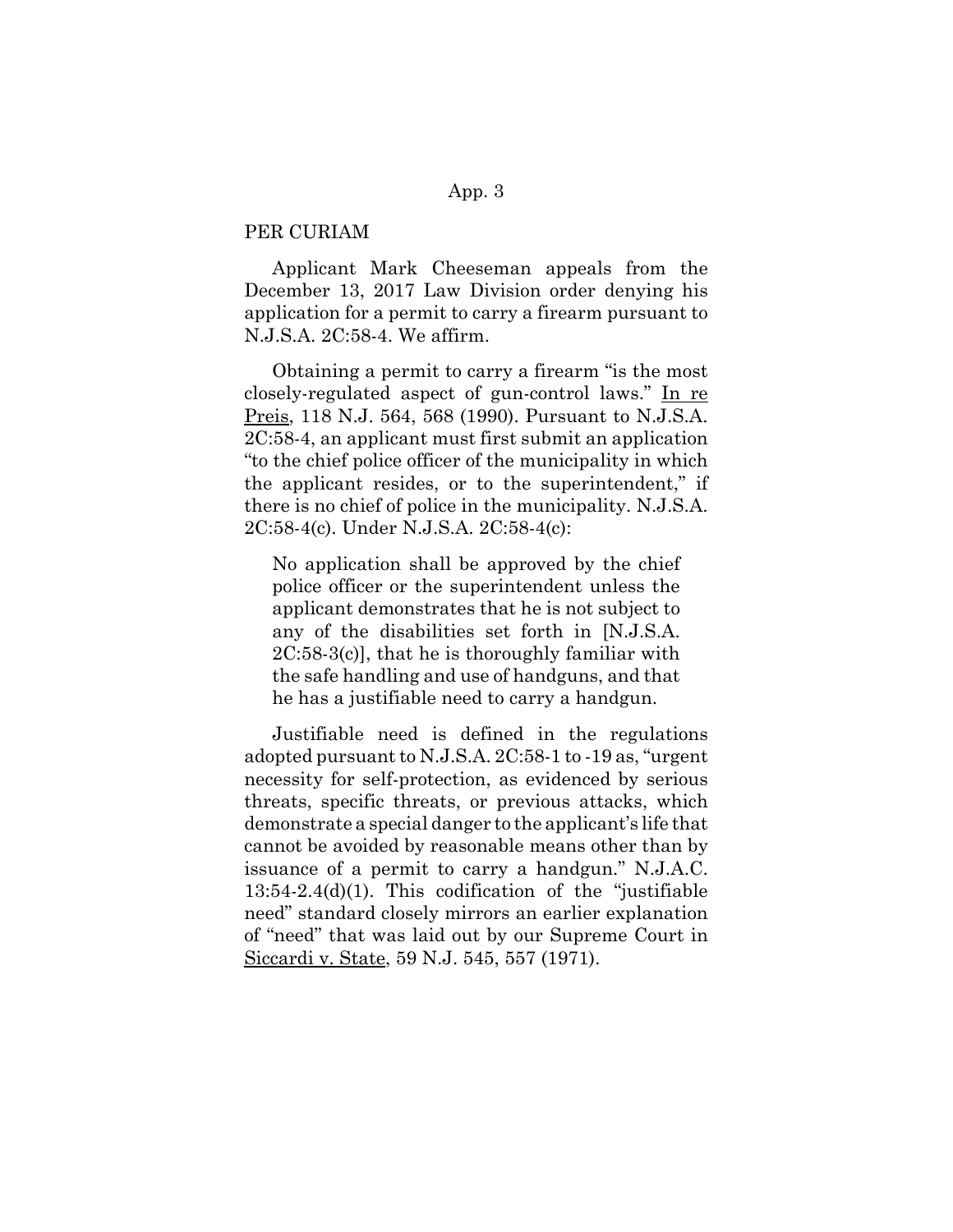Upon receiving the approval of the chief of police or superintendent, as the case may be, the application is then presented to a judge of the Superior Court of the county in which the applicant resides who "shall issue" the permit after being satisfied that the applicant is qualified and has established a "justifiable need" for carrying a handgun. N.J.S.A. 2C:58-4(d). However, if the application is denied by the chief of police or the superintendent, pursuant to N.J.S.A. 2C:58-4(e), the applicant "may request a hearing in the Superior Court of the county in which he resides . . . by filing a written request for such a hearing within [thirty] days of the denial."

Here, Cheeseman submitted his application to the Chief of Police of Glassboro Township, where he resided. On September 27, 2017, the Chief denied the application after concluding that Cheeseman did not demonstrate "a justifiable need to carry a handgun" under the standard enunciated in Siccardi. Thereafter, Cheeseman filed a timely appeal of the Chief's denial to the Gloucester County Superior Court.

During a hearing conducted on December 13, 2017, the Chief testified that after reviewing the application, he concluded that Cheeseman's basis for seeking the permit was for "personal protection." However, according to the Chief, although Cheeseman referred to "some crimes" occurring in the area where he lived, including "drug activity" and a "stabbing" in the entrance of a mini-mart, Cheeseman made no mention of any specific threat made towards him that led the Chief "to believe that [Cheeseman] was in jeopardy of any immediate violence."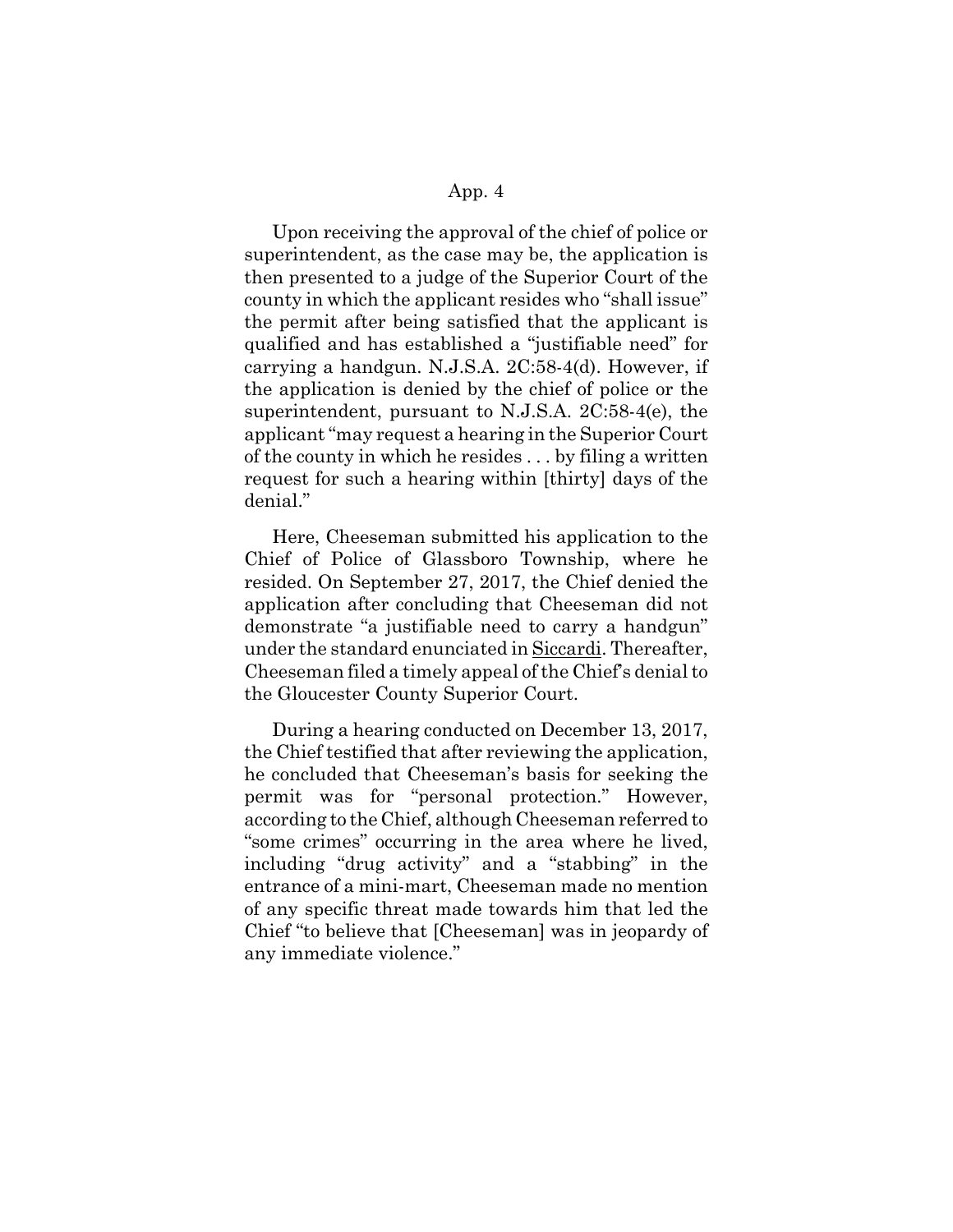After the hearing, in an oral decision, the trial court upheld the Chief's denial, finding Cheeseman failed to demonstrate "a justifiable need" to carry a handgun. The court found no "articulated threat" was made towards Cheeseman and noted that while Cheeseman did cite to "incidences . . . in [his] general neighborhood and [his] extended neighborhood, . . . nothing [] specifically point[ed] to [his] justifiable need to carry a firearm outside of [his] home." The court also rejected Cheeseman's contention that denying his application based on his "generalized" fears violated his constitutional right under the Second Amendment. The court entered a memorializing order and this appeal followed.

On appeal, Cheeseman argues that New Jersey's system of either granting or denying carry permits "on a case-by-case basis" is contrary to the Supreme Court's holding in District of Columbia v. Heller, 554 U.S. 570 (2008), and its progeny. According to Cheeseman, "[t]he historical explanation that [N.J.S.A.] 2C:58-4's 'justifiable need' is synonymous with [Heller's] lawful purpose simply allows the [c]ourt to sever the [Siccardi] [r]ule and [N.J.A.C. 13:54-2.4(d)(1)] from the statute which would follow the precedent set forth by SCOTUS." In In re Pantano, 429 N.J. Super. 478 (App. Div. 2013), we rejected similar arguments, and concluded that "Heller would not affect the constitutionality of N.J.S.A. 2C:58-4." Id. at 487. We discern no basis to reach a different conclusion here.

The issue in Heller was whether the Second Amendment protects only the right to possess and carry a firearm in connection with military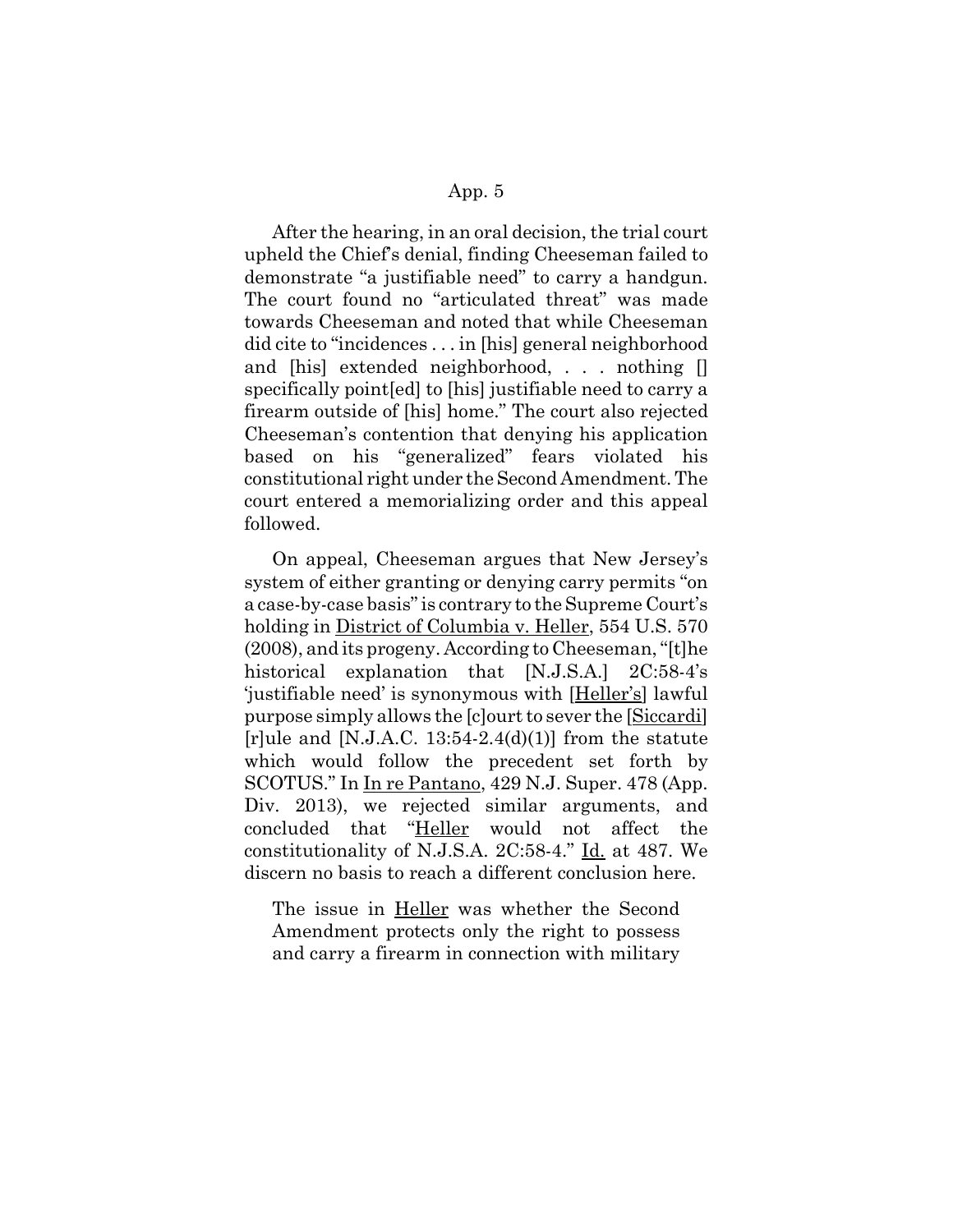service or also protects an individual's right to possess a firearm for other purposes such as selfdefense and hunting. The Court held that the Second Amendment protects an individual right to keep and bear firearms, and that this holding required invalidation of District of Columbia statutes that totally prohibited handgun possession in the home and required any lawful firearm in the home to be disassembled or bound by a trigger lock, thus rendering it inoperable.

[In re Dubov, 410 N.J. Super. 190, 196-97 (App. Div. 2009) (citations omitted).

The United States Supreme Court later held that the Second Amendment right is "fully applicable" to the states through the Fourteenth Amendment. McDonald v. City of Chicago, 561 U.S. 742, 750 (2010).

Beginning "with the premise that 'statutes are presumed constitutional,'" in Pantano, we hesitated "to find a constitutional infirmity absent clear expression of the law from the United States Supreme Court, particularly where it would disturb settled law." 429 N.J. Super. at 487 (quoting Whirlpool Props., Inc. v. Dir., Div. of Taxation, 208 N.J. 141, 175 (2011)). We noted that federal district courts, including New Jersey's, and other courts have "concluded that our state law governing permits to carry handguns does not 'burden any protected conduct' under the Second Amendment," id. at 488 (quoting Piszczatoski v. Filko, 840 F. Supp. 2d 813, 829 (D.N.J. 2012), aff'd, Drake v. Filko, 724 F.3d 426 (3d Cir. 2013)), and "a statute prohibiting carrying a handgun outside the home without a permit was not at odds with Heller or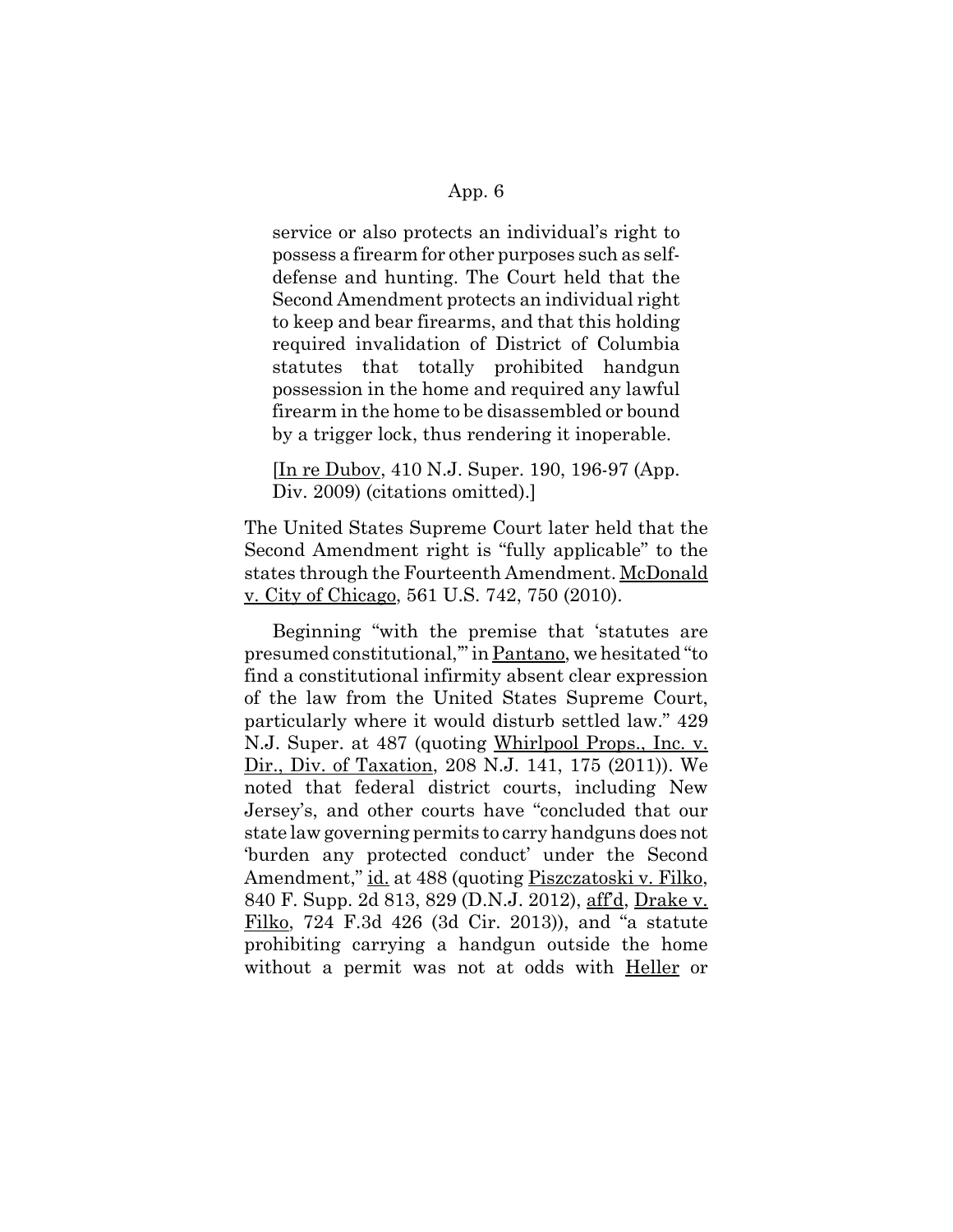McDonald." Ibid. (citing Williams v. State, 10 A.3d 1167, 1169, 1177 (Md. 2011)). Rather, "Heller addressed only the right to bear arms in the home," and "[t]he language of Justice Scalia's majority opinion deliberately limited the scope of the right recognized to the home." Ibid. (quoting Piszczatoski, 840 F. Supp. 2d at 821).

We acknowledged that "[o]ther courts have observed that the application of the Second Amendment to possession of firearms outside the home is at least uncertain." Id. at 489. We also recognized that in Kachalsky v. County of Westchester, 701 F.3d 81, 93- 101 (2d Cir. 2012), the Second Circuit upheld the constitutionality of a New York law requiring a person seeking an unrestricted permit to carry a concealed handgun in public to show "proper cause," despite the burden placed on the permit applicant. Pantano, 429 N.J. Super. at 489-90. We noted the similarity between "New York's 'proper cause' requirement" and "New Jersey's statutory requirement of 'justifiable need.'" Id. at  $489.<sup>1</sup>$ 

Since we decided Pantano, the Third Circuit upheld the constitutionality of the justifiable need requirement in Drake, 724 F.3d at 429, concluding that it was a "'longstanding' regulation" that "does not burden

<sup>&</sup>lt;sup>1</sup> We also acknowledged that the Seventh Circuit Court of Appeals extended the Second Amendment right to carry a handgun outside the home in Moore v. Madigan, 702 F.3d 933, 942 (7th Cir. 2012). There, "[i]n setting aside an Illinois law that banned concealed carrying of weapons, the court contrasted the Illinois law with New York's law held constitutional in Kachalsky." Pantano, 429 N.J. Super. at 490 n.2.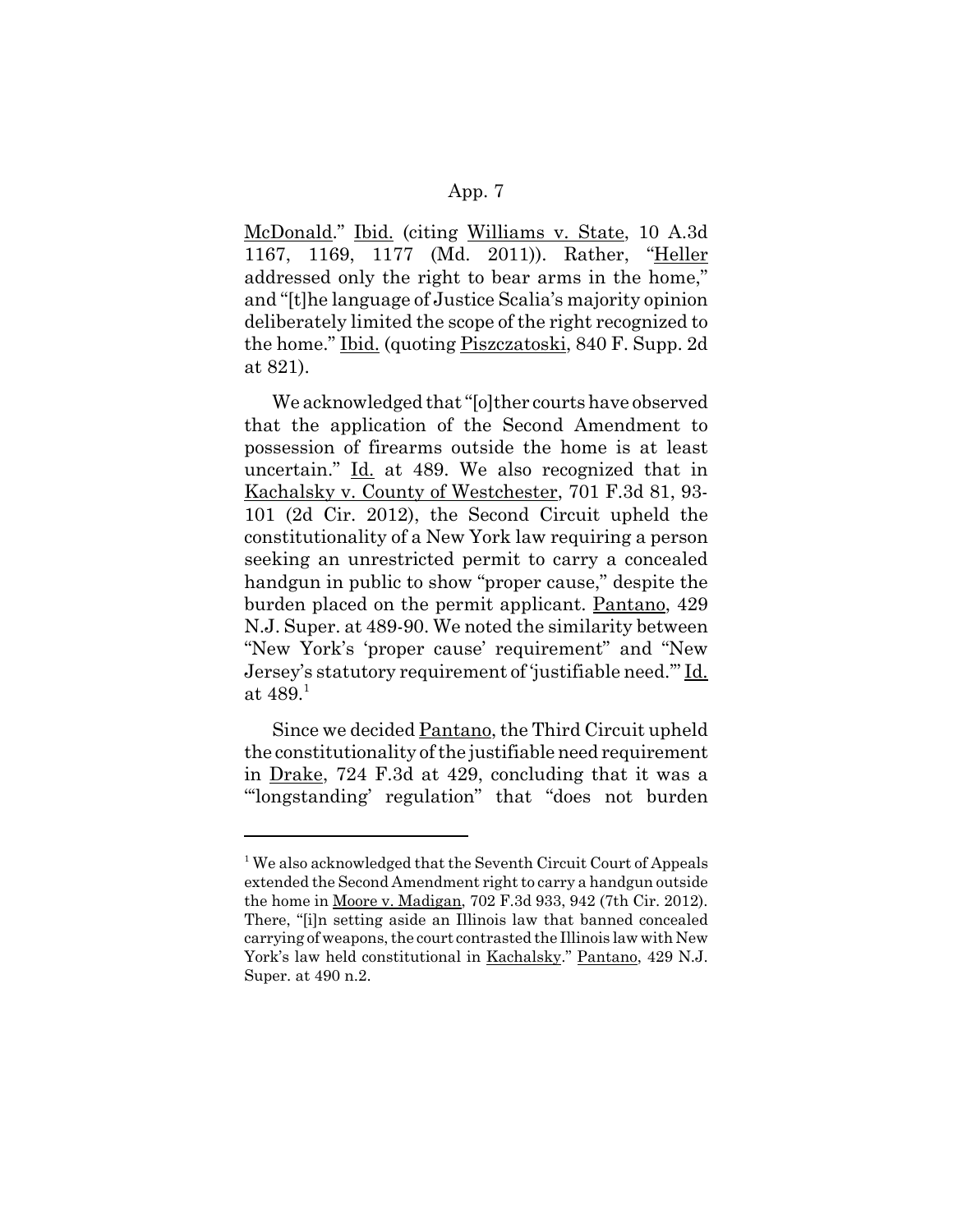conduct within the scope of the Second Amendment's" protections. Acknowledging that its inquiry could simply stop there, the Third Circuit expounded that "New Jersey's schema takes into account the individual's right to protect himself," through "careful case-by-case scrutiny of each application," and though "[o]ther states have determined that it is unnecessary to conduct the careful, case-by-case scrutiny . . . before issuing a permit to publicly carry a handgun," New Jersey's "individualized, tailored approach" would pass constitutional muster. Id. at 439.

Thus, here, as in Pantano, we conclude that "given" the presumption of our law's constitutionality, the lack of clarity that the Supreme Court in Heller intended to extend the Second Amendment right to a state regulation of the right to carry outside the home, and the Second [and Third] Circuit's explicit affirmation," N.J.S.A. 2C:58-4's case-by-case schema, requiring a showing of justifiable need, withstands constitutional scrutiny post-Heller and its progeny. Pantano, 429 N.J. Super. at 490. See also In re Wheeler, 433 N.J. Super. 560, 613 (App. Div. 2013) (holding that the "justifiable need" requirement does not violate the Second Amendment).

Affirmed.

I hereby certify that the foregoing is a true copy of the original on file in my office.

#### /s/

### CLERK OF THE APPELLATE DIVISION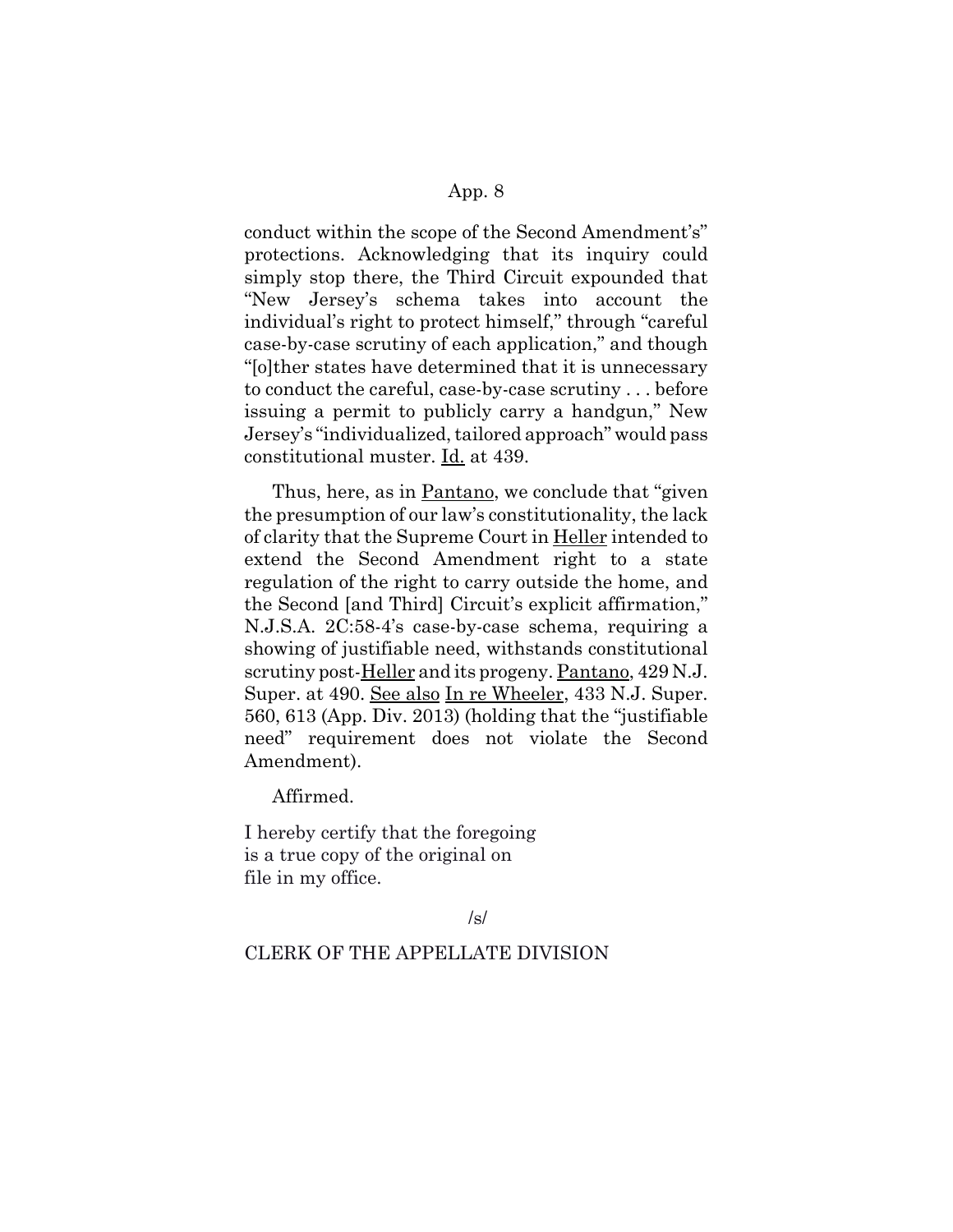#### **APPENDIX C**

## **PREPARED BY: THE COURT**

 $\overline{a}$ 

 $\overline{a}$ 

# **SUPERIOR COURT OF NEW JERSEY COUNTY OF GLOUCESTER LAW DIVISION** - **CRIMINAL PART**

#### **CRIMINAL ACTION**

**[Filed December 13, 2017]** 

)

APPLICATION FOR PERMIT ) TO CARRY HANDGUN

 $\qquad \qquad$  )

Mark Cheeseman ) 34 State Street ) Glassboro, NJ 08028 )

# **ORDER DENYING PERMIT TO CARRY HANDGUN**

**THIS MATTER,** having come before the Court on the appeal of the application of **Mark Cheeseman,** Pro Se and **Michael Mellon**, Assistant Prosecutor, appearing on behalf of the State of New Jersey; and the Court having considered the applicant's papers, and the Prosecutor's comments; and for good cause shown;

**IT IS, on this 13th day of December, 2017, ORDERED as follows:**